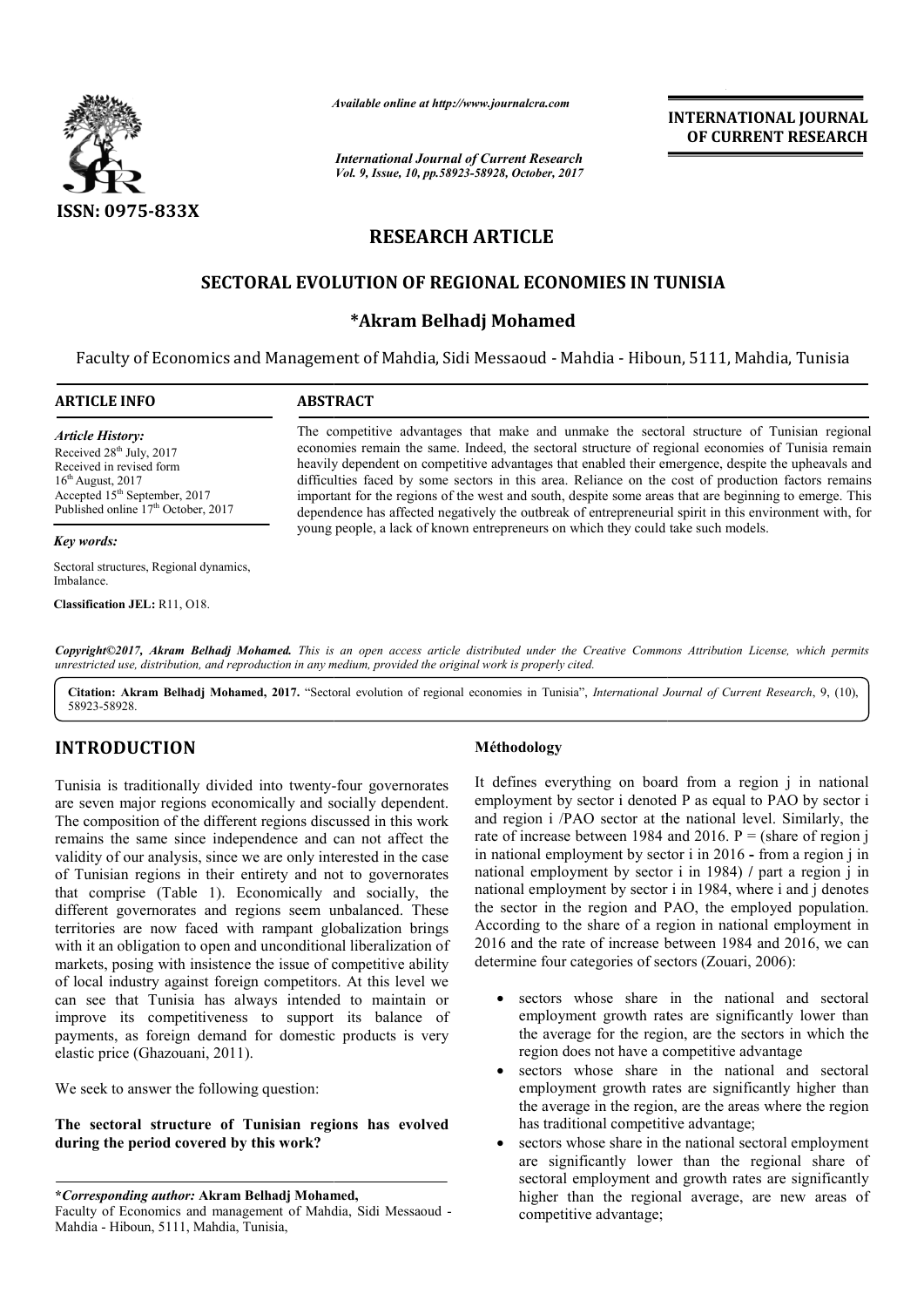sectors whose share in the national sectoral employment are significantly higher than the share of sectoral employment and growth rates are significantly lower than the regional average, are areas where traditional competitive advantage existed, but which due to specific difficulties are slowing.

The analysis focused on an abbreviated nomenclature, it deserves to be rebuilt on a more detailed sectoral classification.

#### **Sectoral Developments Tunisian regions**

Our analysis with the Grand Tunis (Figure 1) represents the largest economic center of Tunisia it begins. It is worth noting that the majority of manufacturing sectors have consolidated their position as they represent another potential competitiveness traditional for this region. Textiles, clothing and leather, mechanical and electrical and other manufacturing industries remain on track despite the one hand the opening of Tunisia to the world and , therefore, an increase in competition and on the other hand, a phenomenon that causes loosening local businesses to seek less concentrated and less polluted , especially in the Northeast territories. For its part, the sector of the food manufacturing industry is slowing even though it is a traditional competitive advantage for the Grand Tunis.



**Figure 1. Advantages competitive sector of Greater Tunis**

Agri: agriculture forestry and fishing, construction: construction and public works, ME: mine and energy, H: hotels, ITC: textile and leather, BMI industries of building materials, AIM: other manufacturing industries, TR: Transportation, R: Building and repair activities, B: banking and insurance, IME: mechanical and electrical industries, SSC: social and cultural services, IMA: food manufacturing, C: trade, Chi: chemical, ESA education, health administration. P: sectoral share in the regional economy. The sectors of the real estate business and repair, transport and communications, trade and education, health and administration retain their dynamic and may represent a domain to encourage, because their scope is not only local, but national. The banking sectors and cultural and social services know, now, difficulties and a loss of pronounced competitiveness. Sectors agriculture, forest and fisheries, the construction and mining and energy are experiencing a resurgence in form, having regard to the modernization of the means of production for the first, the demographic explosion for others (largely due to internal migration). Finally, hospitality and chemical industries are now areas of competitive disadvantages and require a general overhaul to relaunch their dynamics. The Figure 2 shows the emerging nature of the North East. Indeed, various sectors of the local economy is experiencing a remarkable dynamics.

Examples include food manufacturing, chemical ones, the transportation and communications as well as mining and energy. This vitality has recently been strengthened by the creation of a cluster in Bizerte in the field of food industries.



**Figure 2. Advantages competitive sector of the North East**

Agri: agriculture forestry and fishing, construction: construction and public works, ME: mine and energy, H: hotels, ITC: textile and leather, BMI industries of building materials, AIM: other manufacturing industries, TR: Transportation, R: Building and repair activities, B: banking and insurance, IME: mechanical and electrical industries, SSC: social and cultural services, IMA: food manufacturing, C: trade, Chi: chemical, ESA education, health administration. P: sectoral share in the regional economy.

In addition, this region has managed to preserve a competitive advantage in areas such as textiles and clothing, mechanical and electrical industries or industries of building materials. Finally, activities such as agriculture, hotels, banks and education, health and administration experience a slowdown or even a loss of speed that requires solutions. For its part, the agricultural sector in the North West of Tunisia is struggling to retain its traditional competitive advantage and converges increasingly to a loss of speed that can be fatal to a predominantly rural economy (Figure 3). This discomfort is mainly due to the non- modernization of the sector and the lack of government investment. Only the areas of construction and education, health and administration continue to maintain their traditional competitive advantage. In addition, several activities are beginning to emerge, such as trade, industry of building materials, transportation and manufacturing industries (ITC, and IMA IME).



**Figure 3. Benefits sectoral competitive Northwest**

Agri: agriculture forestry and fishing, construction: construction and public works, ME: mine and energy, H: hotels, ITC: textile and leather, BMI industries of building materials, AIM: other manufacturing industries, TR: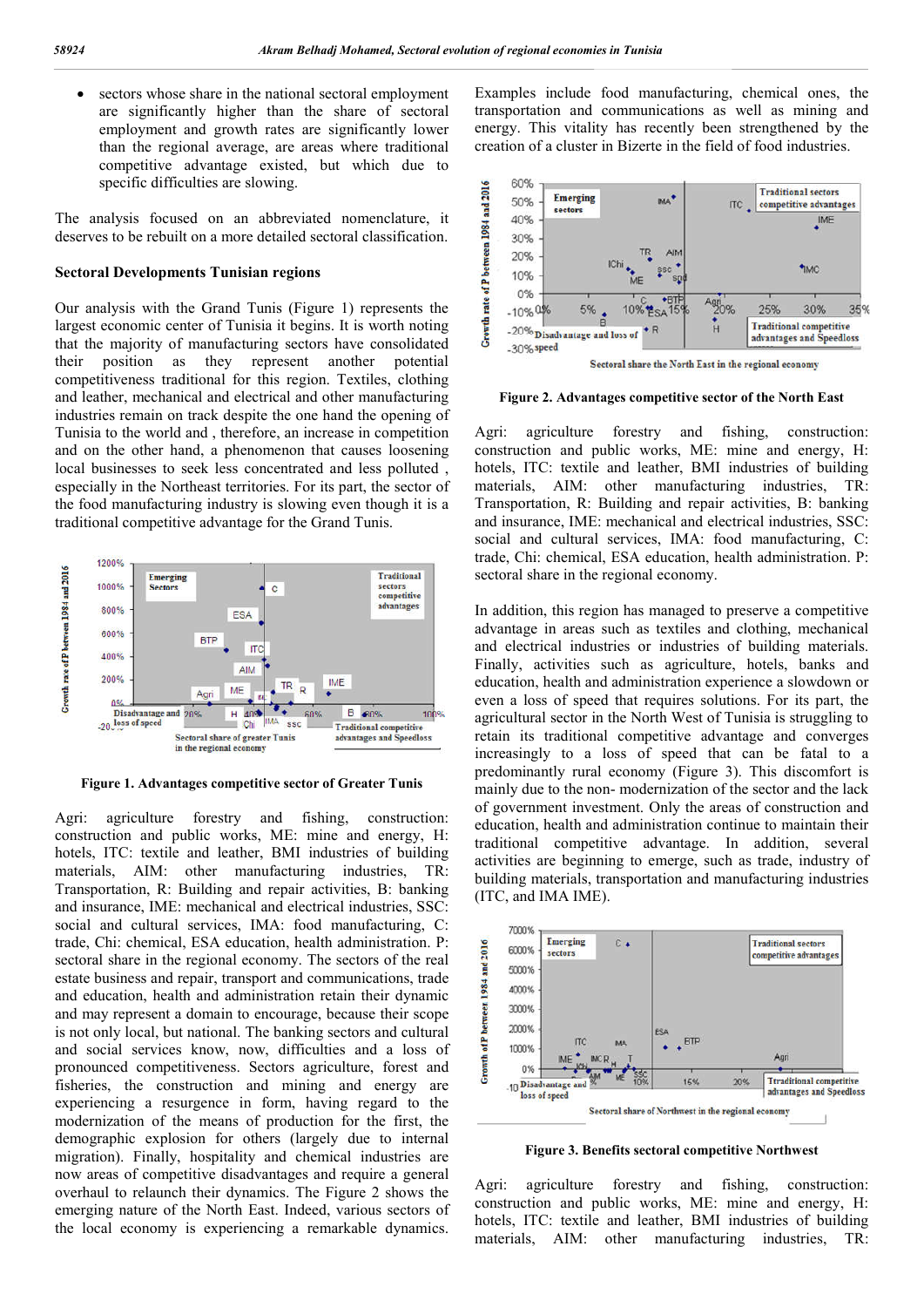Transportation, R: Building and repair activities, B: banking and insurance, IME: mechanical and electrical industries, SSC: social and cultural services, IMA: food manufacturing, C: trade, Chi: chemical, ESA education, health administration. P: sectoral share in the regional economy. Turning now to the study of the evolution of the Midwest (Figure 4) knows that a significant change with the advent of new emerging sectors such as textiles and clothing, mechanical and electrical industries and building materials industries or economy other manufacturing industries.



**Figure 4. Benefits sectoral competitive Midwest**

Agri: agriculture forestry and fishing, construction: construction and public works, ME: mine and energy, H: hotels, ITC: textile and leather, BMI industries of building materials, AIM: other manufacturing industries, TR: Transportation, R: Building and repair activities, B: banking and insurance, IME: mechanical and electrical industries, SSC: social and cultural services, IMA: food manufacturing, C: trade, Chi: chemical, ESA education, health administration. P: sectoral share in the regional economy.

For services, we are talking about areas of trade and education, health and administration. This is misleading if the competitive path analysis on agriculture, the main employer in the region sector, which is experiencing a decline rate mainly due to the substantial loss of labor which migrates annually opposed to other more to the east. The construction sector is characterized by a guarded competitiveness can be strengthened. The mining and energy, hospitality, banking and chemical industries are the Achilles heel of the Midwest because they are slow to revive. This region has not taken advantage of its geographical proximity to the Central East region known more dynamic and competitive. The Central East region has managed to preserve a diverse economy with higher performance than other regions (Figure 5). Development trends of the local economic structure show a competitive advantage in traditional manufacturing sectors and in particular the textile and mechanical and electrical industries apparel and those building materials. Services related to education, health and administration, construction as well as transportation to the emergence experiencing traditional competitive advantages of the sector, as they are regional centers that attract customers from the West central and southern Tunisia or Libya in the case of Sfax.

Agri: agriculture forestry and fishing, construction: construction and public works, ME: mine and energy, H: hotels, ITC: textile and leather, BMI industries of building materials, AIM: other manufacturing industries, TR: Transportation, R: Building and repair activities, B: banking and insurance, IME: mechanical and electrical industries, SSC: social and cultural services, IMA: food manufacturing, C: trade, Chi: chemical, ESA education, health administration. P: sectoral share in the regional economy.



**Figure 5. Benefits sectoral competitive Central East**

The hotel and catering which are of a seasonal nature in a slowdown due to the choking of the traditional tourist areas. Indeed, we are witnessing the outbreak of Mahdia as a Virgin for the future in this area. Real estate activities and repair are experiencing the same slowdown. The banking sector remains below the aspirations of the local economy as agriculture begins to emerge through a process of modernisation which is starting to give its fruits. Southern Tunisia remains an area of paradoxes with one hand, the first place in area level and, secondly, the last place a perspective economic weight. In fact, there is a predominance of mining and energy and chemical industries and hospitality despite a delay in recent years (figure 6).



**Figure 6. Benefits sectoral competitive South**

Local services such as education, health and administration, construction, trade and transport are a traditional competitive advantage for the region. Textiles, clothing and leather, construction materials, mechanical and electrical industries and agriculture, forestry and fisheries have a growing interest source of emergence. Economic activity in this area is still very power (although non-tradable) while tradable industries are relatively inconspicuous.

#### **Conclusion**

The character static and unbalanced structural landscape in Tunisia remains predominant throughout the period covered by this work. Is cited in this case Elie Heckscher (1918), which explains the specialization of a region in the production of a good or of a service offer, by the intensive use of a factor which it is relatively most endowed. Indeed, the greater Tunis, East Central and North East regions dominate, since these territories heavily industrialized with over 80% of the National Business Park, were able to master the process of production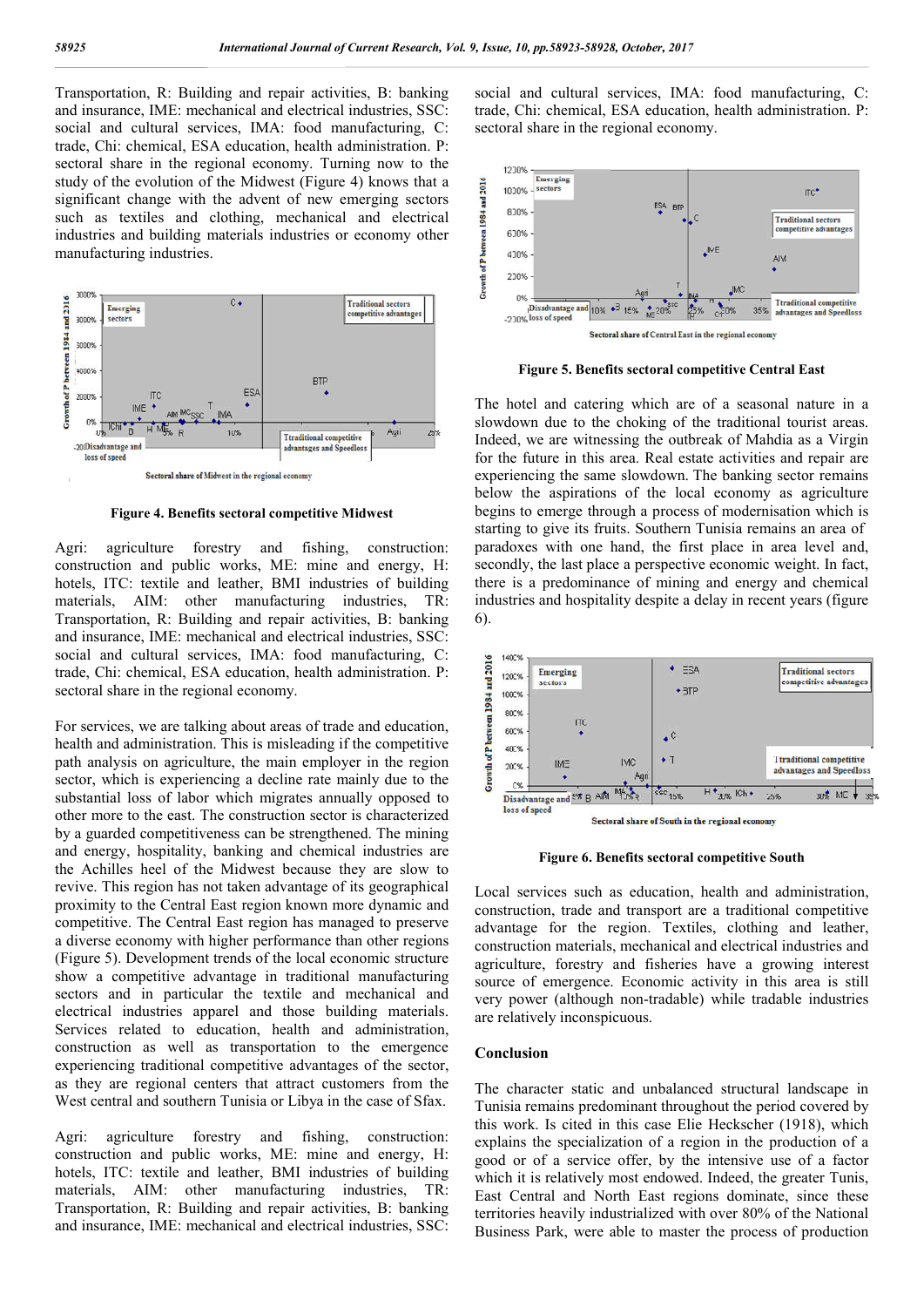which became efficient and which has allowed to pass this on to the quality of the product or service offered. These regions must organize themselves in the form of clusters involving local authorities, universities and companies in this evolutionary process in order to move to a level of proficiency that allows innovating. However, we must invest in training in information technology and communication remark since the emergence in these areas of the service sector which accounts for much of the employment that is wide international a promising niche. This brings us to confirm the proposal announced. All this leads us to affirm that found that the same areas were mostly kept with a traditional competitive advantage, however, the emergence of tertiary sectors and a loss of momentum in other sectors such as manufacturing in the regions western Tunisia. Porter (1990) confirms the approach that spillovers increase primarily within the same industry and that specialization is beneficial for growth.

### **REFERENCES**

- Ghazouani, K. 2011. '*Incitation et développement régional en Tunisie'*, in Région et Développement.
- Heckscher, Eli. 2006. '*The Continental System: An Economic Interpretation'* Cosimo Classics.
- Institut National de la Statistique 2010. Recensement national de l'emploi : premiers résultats.

### **Appendices**

- Porter, M. 1990. 'The competitive advantage of nations'*, London and Basingstoke, MacMillan.*
- Recensement Général de la Population et de l'Habitat de 1984 : 'caractéristiques économiques', *Institut national de la statistique.*
- Recensement Général de la Population et de l'Habitat de 1984. 'Caractéristiques démographiques', *Institut national de la statistique.*
- Recensement Général de la Population et de l'Habitat de 2013 : 'premiers résultats : Volume1', *Institut national de la statistique.*
- Recensement Général de la Population et de l'Habitat de, 2013. 'Caractéristiques démographiques de la population et caractéristiques des noyaux familiaux et de la population infirme', *Institut national de la statistique.*
- Recensement Général de la Population et de l'Habitat de, 2013. 'Résultats par unité administrative' : Volume 2, *Institut national de la statistique.*
- Salma, Z. 2006. '*La compétitivité de Sfax : Bilan, facteurs et opportunités Promotion de la compétitivité de la région de Sfax'*, Chambre de commerce et d'Industrie de Sfax, Challenge Coopération Technique Tuniso-Allemande GTZ.

| Régions      | Greatest Tunis       | North East         | North West       | Center East∶       | ∑enter West           | South East        | South West      |
|--------------|----------------------|--------------------|------------------|--------------------|-----------------------|-------------------|-----------------|
| Governorates | Tunis<br>Arıana      | Nabeul<br>Zaghouan | Beja<br>Jendouba | Sousse<br>Monastir | Kairouan<br>Kasserine | Gabes<br>Medenine | Gafsa<br>Tozeur |
|              | Ben Arous<br>Manouba | Bizerte            | e Kef<br>Siliana | Mahdia<br>Sfax     | Sidi Bouzid           | Tataouine         | Kebili          |

National Institute of Statistics 2010

#### **Table 2. Distribution of firms by governorate in 2016**

|                  |        | Total number of firms | Companies with 100 or more persons |               |  |  |  |
|------------------|--------|-----------------------|------------------------------------|---------------|--|--|--|
| Governorate      | Number | $\%$                  | Number                             | $\frac{0}{0}$ |  |  |  |
| Tunis            | 102356 | 18,70%                | 569                                | 28,06%        |  |  |  |
| Ariana           | 34440  | 6,30%                 | 115                                | 5,80%         |  |  |  |
| <b>Ben Arous</b> | 35589  | 6,50%                 | 182                                | 9,10%         |  |  |  |
| La Manouba       | 19598  | 3,60%                 | 56                                 | 2,80%         |  |  |  |
| Nabeul           | 39453  | 7,20%                 | 215                                | 10,80%        |  |  |  |
| Zaghouan         | 7561   | 1,40%                 | 52                                 | 2,60%         |  |  |  |
| <b>Bizerte</b>   | 26285  | 4,80%                 | 107                                | 5,40%         |  |  |  |
| Béja             | 14282  | 2,60%                 | 13                                 | 0,70%         |  |  |  |
| Jendouba         | 15424  | 2,80%                 | 7                                  | 0,40%         |  |  |  |
| Kef              | 11490  | 2,10%                 | 4                                  | 0,20%         |  |  |  |
| Silana           | 7986   | 1,50%                 | 4                                  | 0,20%         |  |  |  |
| Sousse           | 34970  | 6,40%                 | 161                                | 8,10%         |  |  |  |
| Mounastir        | 25323  | 4,60%                 | 206                                | 10,30%        |  |  |  |
| Mahdia           | 18453  | 3,40%                 | 32                                 | 1,60%         |  |  |  |
| Sfax             | 49586  | 9,00%                 | 155                                | 7,80%         |  |  |  |
| Kairouan         | 18712  | 3,40%                 | 16                                 | 0,80%         |  |  |  |
| Kasserine        | 13433  | 2,40%                 | 3                                  | 0,20%         |  |  |  |
| Sidi Bouzid      | 11342  | 2,10%                 | 4                                  | 0,20%         |  |  |  |
| Gabes            | 15494  | 2,80%                 | 30                                 | 1,50%         |  |  |  |
| Medenine         | 18245  | 3,30%                 | 35                                 | 1,80%         |  |  |  |
| Tataouine        | 5031   | 0,90%                 | $\overline{2}$                     | 0.10%         |  |  |  |
| Gafsa            | 11015  | 2,00%                 | 13                                 | 0,70%         |  |  |  |
| Tozeur           | 5386   | 1,00%                 | 4                                  | 0,20%         |  |  |  |
| Kebili           | 7094   | 1,30%                 | 6                                  | 0,30%         |  |  |  |
| Total            | 548548 | 100,00%               | 1991                               | 100,00%       |  |  |  |

National Business Network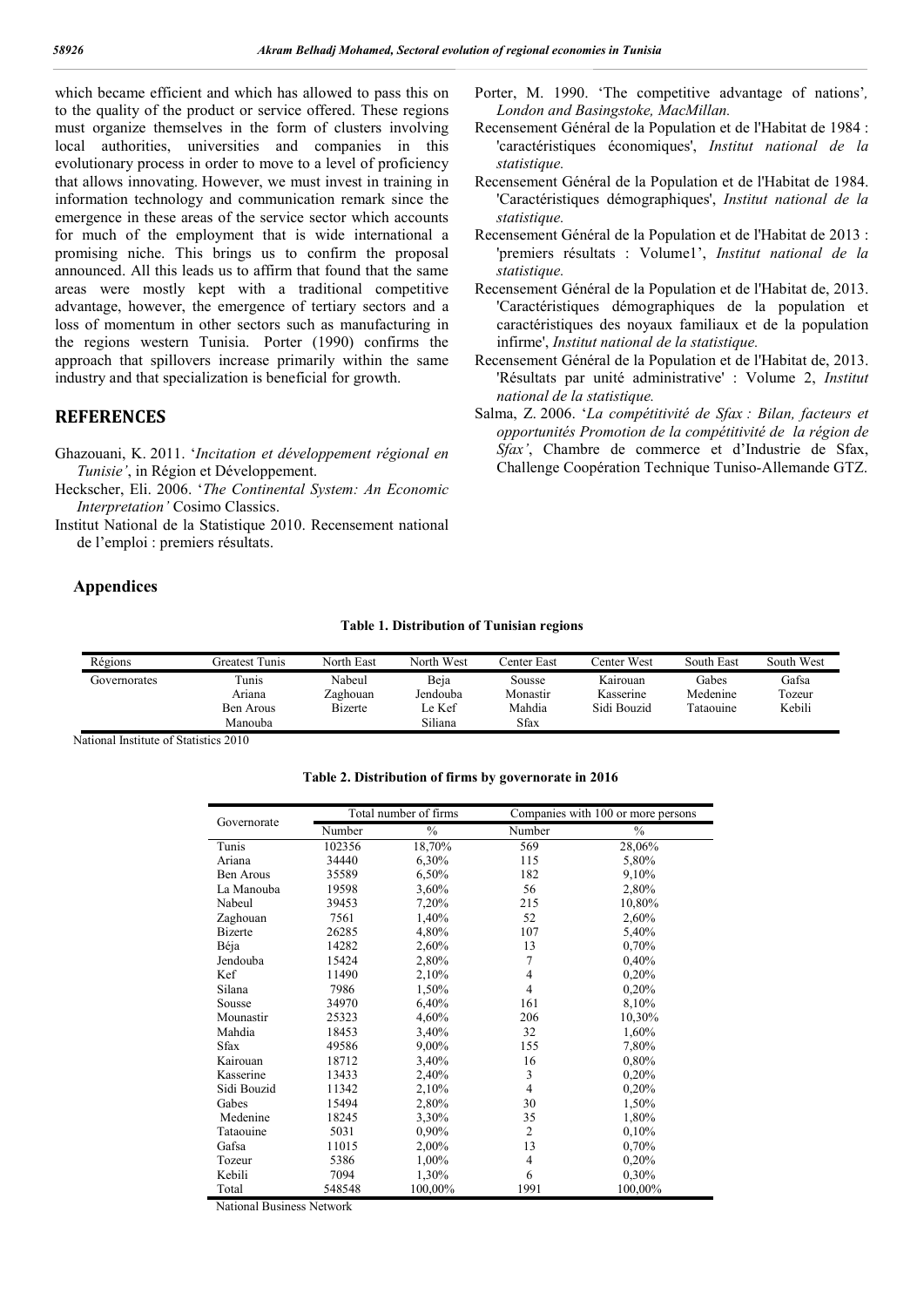|                  | Agric,<br>Forestry and<br>Fishing | Industry<br>manufact.<br>alimentary | Industry of<br>building<br>materials | Mechanical<br>and electrical<br>industry | Chemical<br>industry | Industry textile<br>and leather | Other manufact<br>industries | Mines and<br>Energy |
|------------------|-----------------------------------|-------------------------------------|--------------------------------------|------------------------------------------|----------------------|---------------------------------|------------------------------|---------------------|
| Tunis            | 3170                              | 6630                                | 2620                                 | 6320                                     | 1760                 | 27230                           | 8770                         | 5280                |
| Ariana           | 18630                             | 3050                                | 1170                                 | 2130                                     | 480                  | 11690                           | 3120                         | 1980                |
| <b>Ben Arous</b> | 5720                              | 2210                                | 2470                                 | 3520                                     | 1510                 | 6860                            | 2970                         | 1560                |
| Nabeul           | 49450                             | 1670                                | 3600                                 | 1570                                     | 220                  | 14780                           | 3570                         | 1130                |
| Zaghouan         | 11540                             | 190                                 | 1410                                 | 570                                      | 300                  | 4250                            | 230                          | 530                 |
| <b>Bizerte</b>   | 31650                             | 790                                 | 1790                                 | 4440                                     | 400                  | 12830                           | 1980                         | 1680                |
| Béja             | 28590                             | 1140                                | 640                                  | 330                                      | 30                   | 6980                            | 740                          | 780                 |
| Jendouba         | 27280                             | 930                                 | 990                                  | 210                                      | 10                   | 9070                            | 1150                         | 1380                |
| Le Kef           | 21040                             | 570                                 | 700                                  | 180                                      | 40                   | 5870                            | 480                          | 2170                |
| Siliana          | 21420                             | 220                                 | 540                                  | 190                                      | 80                   | 4520                            | 540                          | 690                 |
| Kairouan         | 45250                             | 1350                                | 800                                  | 270                                      | 100                  | 9270                            | 1390                         | 590                 |
| Kasserine        | 27840                             | 330                                 | 580                                  | 120                                      | 30                   | 6220                            | 1600                         | 460                 |
| Sidi Bouzid      | 37380                             | 360                                 | 270                                  | 200                                      | $\mathbf{0}$         | 3010                            | 720                          | 310                 |
| Sousse           | 11940                             | 1500                                | 2090                                 | 3260                                     | 380                  | 11580                           | 3460                         | 940                 |
| Monastir         | 9210                              | 400                                 | 2260                                 | 1230                                     | 50                   | 18410                           | 2730                         | 830                 |
| Mahdia           | 29430                             | 860                                 | 630                                  | 340                                      | 280                  | 10090                           | 800                          | 400                 |
| Sfax             | 39790                             | 3110                                | 1650                                 | 3190                                     | 2830                 | 19580                           | 7440                         | 2300                |
| Gafsa            | 8790                              | 440                                 | 240                                  | 160                                      | 140                  | 3820                            | 460                          | 12860               |
| Tozeur           | 3830                              | 160                                 | 130                                  | 50                                       | 10                   | 2080                            | 220                          | 150                 |
| Kébili           | 7990                              | 90                                  | 160                                  | 100                                      | $\mathbf{0}$         | 2090                            | 230                          | 200                 |
| Gabés            | 11000                             | 1090                                | 1510                                 | 850                                      | 2420                 | 5640                            | 1290                         | 640                 |
| Médenine         | 17260                             | 1020                                | 1110                                 | 400                                      | 100                  | 6170                            | 880                          | 850                 |
| Tataouine        | 7170                              | 40                                  | 20                                   | 40                                       | 10                   | 1850                            | 80                           | 320                 |
| Total            | 475370                            | 28150                               | 27380                                | 29670                                    | 11180                | 203890                          | 44850                        | 38030               |

## **Table 3. Distribution of employed population by sector in 2016 and governorates**

**Table 4. Distribution of employed population by governorate and industry (together) 2016**

| Construction and | Transport and<br>Trade |                | Hospitality  | Banks and | Real estate activities and | social and        | Education, health  | Undeclared |
|------------------|------------------------|----------------|--------------|-----------|----------------------------|-------------------|--------------------|------------|
| public works     |                        | communications | and catering | insurance | other repair services      | cultural services | and administration | sector     |
| 19340            | 24420                  | 19950          | 5870         | 6230      | 8090                       | 11700             | 60670              | 15820      |
| 14930            | 6970                   | 6230           | 1230         | 1480      | 2530                       | 3990              | 18190              | 6170       |
| 6350             | 6780                   | 5610           | 1070         | 1510      | 1580                       | 2040              | 13440              | 5760       |
| 14620            | 8230                   | 3740           | 6420         | 420       | 2580                       | 2200              | 16400              | 5390       |
| 5200             | 1220                   | 990            | 170          | 60        | 480                        | 390               | 3830               | 910        |
| 12840            | 5320                   | 3850           | 1200         | 520       | 1980                       | 1430              | 14780              | 4170       |
| 10450            | 3620                   | 2360           | 740          | 190       | 970                        | 1180              | 10070              | 3890       |
| 12750            | 3300                   | 1720           | 1260         | 130       | 1150                       | 1500              | 9340               | 9150       |
| 7750             | 2480                   | 1570           | 380          | 100       | 680                        | 640               | 7540               | 5470       |
| 7970             | 1800                   | 1530           | 250          | 80        | 660                        | 510               | 6720               | 4410       |
| 21380            | 4980                   | 3310           | 980          | 110       | 1090                       | 630               | 11430              | 2630       |
| 13360            | 2900                   | 1830           | 360          | 50        | 500                        | 320               | 6000               | 3440       |
| 8480             | 2200                   | 1860           | 330          | 60        | 610                        | 180               | 6150               | 2090       |
| 13210            | 6070                   | 4390           | 5280         | 410       | 2120                       | 1260              | 15160              | 2580       |
| 10350            | 6080                   | 3800           | 2380         | 340       | 1060                       | 840               | 12800              | 2160       |
| 10130            | 4350                   | 2000           | 840          | 120       | 810                        | 400               | 7970               | 2250       |
| 15360            | 12150                  | 10380          | 1420         | 690       | 4900                       | 3110              | 20340              | 4350       |
| 5040             | 2240                   | 2950           | 360          | 80        | 820                        | 380               | 6450               | 1810       |
| 1750             | 660                    | 510            | 460          | 20        | 170                        | 90                | 2730               | 3200       |
| 2770             | 890                    | 750            | 120          | 10        | 300                        | 80                | 2590               | 1500       |
| 7820             | 3150                   | 3270           | 750          | 190       | 1340                       | 490               | 7830               | 4350       |
| 12310            | 5600                   | 3100           | 3360         | 240       | 1210                       | 930               | 8410               | 1910       |
| 3330             | 2930                   | 1000           | 290          | 20        | 320                        | 90                | 2540               | 1670       |
| 237490           | 118340                 | 86700          | 35520        | 13060     | 35950                      | 34380             | 271380             | 95080      |

National Institute of Statistics

| Industry textile and<br>leather | Chemical industry | Mechanical and<br>electrical industry | Industry of building<br>materials | Industry manufact.<br>alimentary | Agric, Forestry and<br>Fishing |                |
|---------------------------------|-------------------|---------------------------------------|-----------------------------------|----------------------------------|--------------------------------|----------------|
| 22537                           | 2723              | 8528                                  | 2351                              | 7703                             | 2426                           | Tunis          |
| 22244                           | 2196              | 7481                                  | 1723                              | 6226                             | 17650                          | Ariana1        |
| 11891                           | 3088              | 10939                                 | 2817                              | 6316                             | 7396                           | Ben Arous      |
| 34080                           | 1046              | 9025                                  | 6493                              | 6096                             | 52256                          | Nabeul         |
| 4555                            | 437               | 4169                                  | 2173                              | 520                              | 9725                           | Zaghouan       |
| 23276                           | 799               | 10260                                 | 1821                              | 2180                             | 27710                          | <b>Bizerte</b> |
| 3270                            | 401               | 674                                   | 414                               | 2139                             | 33846                          | Béja           |
| 2037                            | 175               | 428                                   | 497                               | 1547                             | 44993                          | Jendouba       |
| 1669                            | 495               | 406                                   | 1029                              | 951                              | 15099                          | Le Kef         |
| 3111                            | 67                | 342                                   | 394                               | 460                              | 15923                          | Siliana        |
| 4866                            | 115               | 1141                                  | 780                               | 3341                             | 38830                          | Kairouan       |
| 3925                            | 68                | 495                                   | 1175                              | 840                              | 27569                          | Kasserine      |
| 1820                            | 242               | 554                                   | 292                               | 1168                             | 34952                          | Sidi Bouzid    |
| 23875                           | 1735              | 8435                                  | 2846                              | 3628                             | 9001                           | Sousse         |
| 52320                           | 538               | 2809                                  | 4373                              | 1614                             | 9428                           | Monastir       |
| 13465                           | 257               | 1056                                  | 967                               | 1702                             | 26439                          | Mahdia         |
| 29397                           | 4491              | 8191                                  | 2966                              | 8258                             | 32380                          | <b>Sfax</b>    |
| 2751                            | 992               | 470                                   | 143                               | 1245                             | 9079                           | Gafsa          |
| 880                             | 12                | 140                                   | 185                               | 468                              | 5395                           | Tozeur         |
| 658                             | 30                | 164                                   | 119                               | 437                              | 12376                          | Kébili         |
| 5275                            | 4268              | 1232                                  | 1819                              | 1927                             | 13672                          | Gabés          |
| 3874                            | 144               | 627                                   | 1011                              | 1481                             | 11297                          | Médenine       |
| 1141                            | 85                | 207                                   | 332                               | 775                              | 3833                           | Tataouine      |
| 272917                          | 24404             | 77773                                 | 36720                             | 61022                            | 461275                         | Total          |